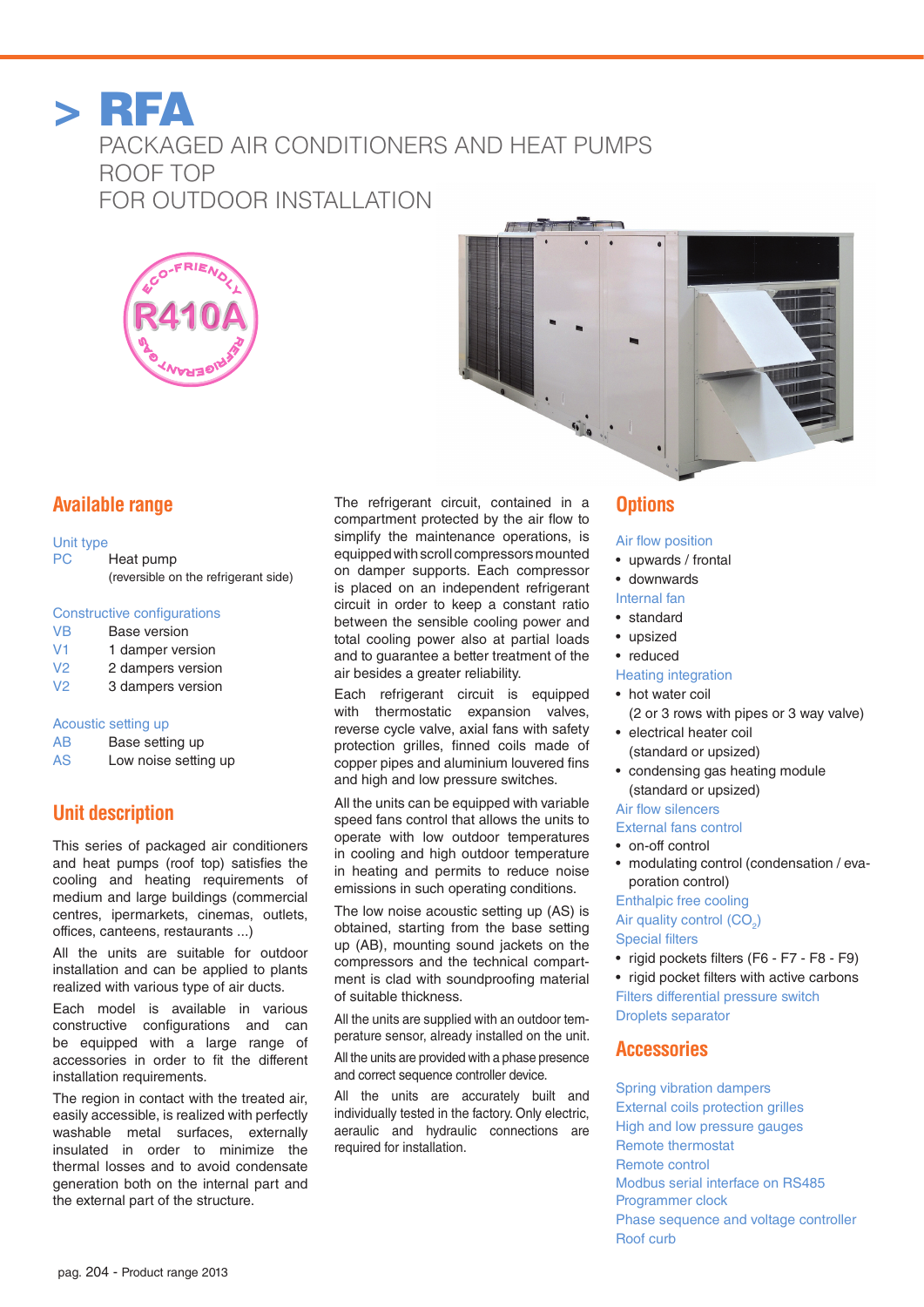

### **NOMINAL performances**

| <b>PC</b>  | <b>Base setting up (AB)</b><br>Low noise setting up (AS) | 35.1 | 45.1 | 55.1  | 70.2  | 90.2  | 110.2 | 140.2 | 180.2 | 220.2 |                          |
|------------|----------------------------------------------------------|------|------|-------|-------|-------|-------|-------|-------|-------|--------------------------|
|            | Total cooling capacity                                   | 35,5 | 46.3 | 57,7  | 71,0  | 92.3  | 113   | 142   | 184   | 226   | kW                       |
|            | RST <sup>*</sup>                                         | 0,70 | 0.70 | 0,70  | 0,70  | 0,70  | 0,70  | 0.70  | 0,70  | 0,70  | ۰                        |
| <b>A27</b> | Power input                                              | 10,9 | 14,0 | 17,7  | 22,5  | 28,8  | 36,6  | 46,6  | 59,5  | 73,7  | kW                       |
| A35        | <b>EER</b>                                               | 3,26 | 3,31 | 3,26  | 3,16  | 3,20  | 3,09  | 3,05  | 3,09  | 3,07  | $\overline{\phantom{a}}$ |
|            | Air flow rate plant side                                 | 6200 | 8100 | 10000 | 11000 | 14500 | 17000 | 22500 | 29000 | 35000 | $m^3/h$                  |
|            | Available static head plant side                         | 200  | 200  | 200   | 200   | 200   | 200   | 200   | 200   | 200   | Pa                       |
|            | Heating capacity                                         | 36,7 | 47,8 | 59,5  | 73,9  | 95.9  | 118   | 148   | 192   | 236   | kW                       |
| <b>A20</b> | Power input                                              | 11,2 | 14,4 | 18,2  | 23,0  | 29,5  | 37,5  | 47,7  | 60,9  | 75,5  | kW                       |
| N          | <b>COP</b>                                               | 3,28 | 3,32 | 3,27  | 3,21  | 3,25  | 3,15  | 3,10  | 3,15  | 3,13  |                          |
|            | Air flow rate plant side                                 | 6200 | 8100 | 10000 | 11000 | 14500 | 17000 | 22500 | 29000 | 35000 | $m^3/h$                  |
|            | Available static head plant side                         | 200  | 200  | 200   | 200   | 200   | 200   | 200   | 200   | 200   | Pa                       |

Data declared according to **EN 14511**. The values are referred to units without options and accessories operating with 100% return air. \* RST = ratio between sensible cooling capacity and total cooling capacity.

 $A35A27$  = source : air in 35°C d.b. / plant : air in 27°C d.b. 19°C w.b.  $\overline{A7A20}$  = source : air in 7°C d.b.  $6^{\circ}$ C w.b. / plant : air in 20°C d.b.

| <b>Acoustic performances</b>      |      |      |      |      |      |       |       |       |       |       |
|-----------------------------------|------|------|------|------|------|-------|-------|-------|-------|-------|
| <b>Base setting up (AB)</b>       | 35.1 | 45.1 | 55.1 | 70.2 | 90.2 | 110.2 | 140.2 | 180.2 | 220.2 |       |
| Sound power level                 | 84   | 85   | 85   | 87   | 87   | 88    | 90    | 92    | 93    | dB(A) |
| Sound pressure level at 1 metre   | 67   | 67   | 68   | 69   | 69   | 70    | 71    | 73    | 74    | dB(A) |
| Sound pressure level at 5 metres  | 58   | 58   | 59   | 60   | 61   | 61    | 63    | 65    | 66    | dB(A) |
| Sound pressure level at 10 metres | 53   | 53   | 54   | 55   | 56   | 56    | 58    | 60    | 61    | dB(A) |
| Low noise setting up (AS),        | 35.1 | 45.1 | 55.1 | 70.2 | 90.2 | 110.2 | 140.2 | 180.2 | 220.2 |       |
| Sound power level                 | 81   | 82   | 82   | 84   | 84   | 85    | 87    | 89    | 90    | dB(A) |
| Sound pressure level at 1 metre   | 64   | 64   | 65   | 66   | 66   | 67    | 68    | 70    | 71    | dB(A) |
| Sound pressure level at 5 metres  | 55   | 55   | 56   | 58   | 58   | 59    | 60    | 62    | 63    | dB(A) |
| Sound pressure level at 10 metres | 50   | 50   | 51   | 53   | 53   | 54    | 55    | 57    | 58    | dB(A) |

Performances referred to units with VB constructive configuration (base version) operating in cooling mode at NOMINAL conditions A35A27 with STANDARD air flow rate and available static head.

Unit placed in free field on reflecting surface (directional factor equal to 2) with air inlet and outlet connections ducted for 2 metres.

The sound power level is measured according to ISO 3744 standard. The sound pressure level is calculated according to ISO 3744 and is referred to a distance of 1/5/10 metres from the external surface of the unit.

|                         |            |      | <b>Cooling</b> | Heatino |     |  |
|-------------------------|------------|------|----------------|---------|-----|--|
| <b>OPERATING LIMITS</b> | Unit tvpeˈ | min' | max            | min     | max |  |

| <b>OPERATING LIMITS</b>       | <b>Unit type</b> | min | max      |     | max       |  |
|-------------------------------|------------------|-----|----------|-----|-----------|--|
| Outdoor air inlet temperature | DC               |     | 51<br>JU | -10 | <u>__</u> |  |
| Return air inlet temperature  | nr               |     |          |     | __        |  |

| <b>TECHNICAL DATA</b>                                      | 35.1            | 45.1            | 55.1            | 70.2            | 90.2           | 110.2                           | 140.2          | 180.2          | 220.2                                             |             |
|------------------------------------------------------------|-----------------|-----------------|-----------------|-----------------|----------------|---------------------------------|----------------|----------------|---------------------------------------------------|-------------|
| Power supply                                               | $400 - 3N - 50$ | $400 - 3N - 50$ | $400 - 3N - 50$ | $400 - 3N - 50$ |                | $400 - 3N - 50$ 400 - $3N - 50$ |                |                | 400 - 3N - 50 400 - 3N - 50 400 - 3N - 50 V-ph-Hz |             |
| Compressor type                                            | scroll          | scroll          | scroll          | scroll          | scroll         | scroll                          | scroll         | scroll         | scroll                                            |             |
| $N^{\circ}$ compressors / $N^{\circ}$ refrigerant circuits | 1/1             | 1/1             | 1/1             | 2/2             | 2/2            | 2/2                             | 2/2            | 2/2            | 2/2                                               | $n^{\circ}$ |
| Plant side heat exchanger type                             | finned<br>coil  | finned<br>coil  | finned<br>coil  | finned<br>coil  | finned<br>coil | finned<br>coil                  | finned<br>coil | finned<br>coil | finned<br>coil                                    |             |
| Source side heat exchanger type                            | finned<br>coil  | finned<br>coil  | finned<br>coil  | finned<br>coil  | finned<br>coil | finned<br>coil                  | finned<br>coil | finned<br>coil | finned<br>coil                                    |             |
| External fans type                                         | axial           | axial           | axial           | axial           | axial          | axial                           | axial          | axial          | axial                                             |             |
| $N^{\circ}$ external fans                                  | $\overline{2}$  | 2               | $\overline{2}$  | 4               | 4              | 4                               | 4              | 4              | 4                                                 | $n^{\circ}$ |
| Internal fans type                                         | centrifugal     | centrifugal     | centrifugal     | centrifugal     | centrifugal    | centrifugal                     | centrifugal    | centrifugal    | centrifugal                                       |             |
| $N^{\circ}$ internal fans                                  | 2               | 2               | $\overline{c}$  | 2               | $\overline{2}$ | 2                               | 2              | 2              | 2                                                 | $n^{\circ}$ |

| <b>HEATING</b>                   |                    | 35.1 | 45.1 | 55.1 | 70.2  | 90.2  | 110.2 | 140.2 | 180.2 | 220.2 |    |
|----------------------------------|--------------------|------|------|------|-------|-------|-------|-------|-------|-------|----|
|                                  | <b>INTEGRATION</b> |      |      |      |       |       |       |       |       |       |    |
| Electrical                       | standard           | 9,0  | 9.0  | 9,0  | 18,0  | 18,0  | 18,0  | 36,0  | 36,0  | 36.0  | kW |
| heater coil                      | upsized            | 18,0 | 18.0 | 18.0 | 31.5  | 31,5  | 31,5  | 63,0  | 63,0  | 63.0  | kW |
| Condensing gas<br>heating module | standard           | 44,8 | 44.8 | 44.8 | 93,4  | 93,4  | 93,4  | 186,8 | 186,8 | 186,8 | kw |
|                                  | upsized            | 54,0 | 54,0 | 54,0 | 145.0 | 145,0 | 145,0 | 290,0 | 290,0 | 290,0 | kW |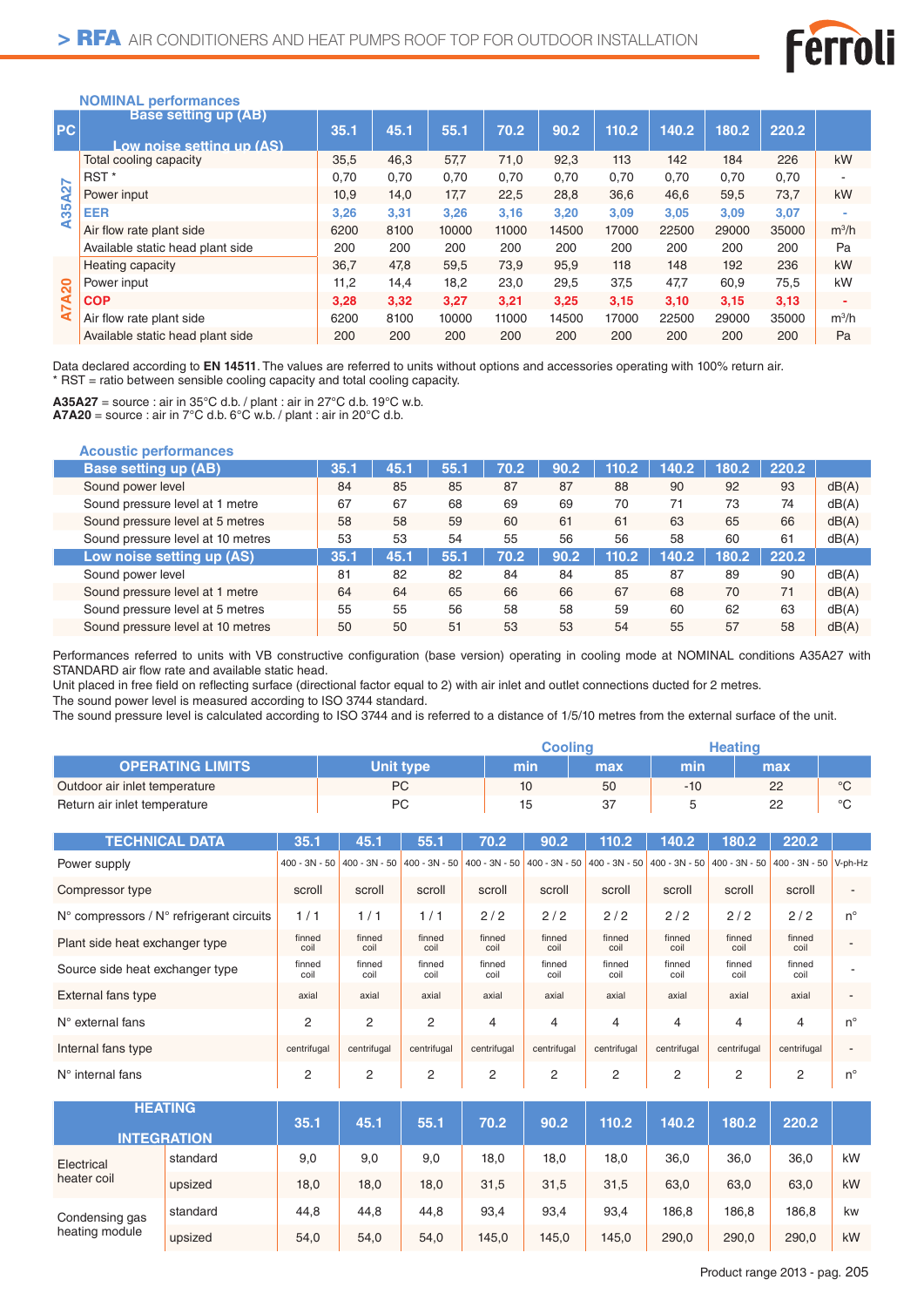### **CONSTRUCTIVE CONFIGURATIONS**

Each model can be supplied in different constructive configurations in order to satisfy the application requirements that can be necessary for the plants. The various versions, obtained adding to the base version some modules, are always supplied already assembled, wired and tested in the factory. All the versions can be arranged with standard air flow position (frontal for the models of frame 1 and 2 and upwards for the models of frame 3) or with downwards air flow position. The dotted components are accessories.

### **VB - Base version**

It only allows to operate with all return air. It contains the standard filtering section and the air-refrigerant exchange coil that allows the heating, cooling and dehumidification processes to be performed.

It is possible to add a further heating section (hot water coil or electrical heater coil) and the droplets separator. Instead of such

heating section it is possible to add a gas heating module, placed between the filtering section and the air-refrigerant exchange coil.

### **V1 - 1 damper version**

It allows to operate with a percentage of outdoor fresh air, adjustable manually setting the damper placed on the adding module. The outdoor air inlet is equipped with a rain protection cap and a metal safety grille. The expulsion from the conditioned ambient of an air flow rate equal to the outdoor fresh air flow rate must be realized independently from the unit by means of overpressure openings or other extraction devices. In the adding module can be placed various type of special filters in order to complete the standard filtering section.

Also in this version it is possible to add a further heating section (hot water coil or electrical heater coil) and the droplets separator.





Instead of such heating section it is possible to add a gas heating module, placed between the filtering section and the air-refrigerant exchange coil. Downstream the internal fans, air flow silencers can be installed to reduce the noise transmitted to the conditioned ambients through the air ducts (only for the models of frame 1 and 2).

### **V2 - 2 dampers version**

The presence of two motorized dampers managed by the controller of the unit allows to operate with a minimum percentage of outdoor fresh air (adjustable through the user interface) and to perform thermal free cooling.

The outdoor air inlet, equipped with a rain protection cap and a metal safety grille, is designed for 100% of the total air flow rate and allows to operate in free cooling with all outdoor air.

The expulsion from the conditioned ambient of an air flow rate equal to the outdoor fresh air flow rate must be realized independently from the unit by means of overpressure openings or other extraction devices.



In the adding module can be placed various type of special filters in order to complete the standard filtering section. It is possible to add a further heating section (hot water coil or electrical heater coil) and the droplets separator. Instead of such heating section it is possible to add a gas heating module, placed between the filtering section and the air-refrigerant exchange coil. It is also possible to perform enthalpic free cooling by means of the installation of the humidity sensors. Downstream the internal fans, air flow silencers can be installed to reduce the noise transmitted to the conditioned ambients through the air ducts (only for the models of frame 1 and 2).

#### **V3 - 3 dampers version**

The presence of three motorized dampers managed by the controller of the unit allows to operate with a minimum percentage of outdoor fresh air (adjustable through the user interface), to perform thermal free cooling and to manage the air expulsion. The outdoor air inlet, equipped with a rain protection cap and a  $\equiv$ metal safety grille, is designed for 100% of the total air flow rate and allows to operate in free cooling with all outdoor air. The expulsion from the conditioned ambient of an air flow rate equal to the outdoor fresh air flow rate is realized through the return air fan and the expulsion damper placed inside the unit.



In the adding module can be placed various type of special filters in order to complete the standard filtering section. Also in this version it is possible to add a further heating section (hot water coil or electrical heater coil) and the droplets separator. Instead of such heating section it is possible to add a gas heating module, placed between the filtering section and the air-refrigerant exchange coil. It is also possible to perform enthalpic free cooling by means of the installation of the humidity sensors. Downstream the internal fans, air flow silencers can be installed to reduce the noise transmitted to the conditioned ambients through the air ducts (only for the models of frame 1 and 2).